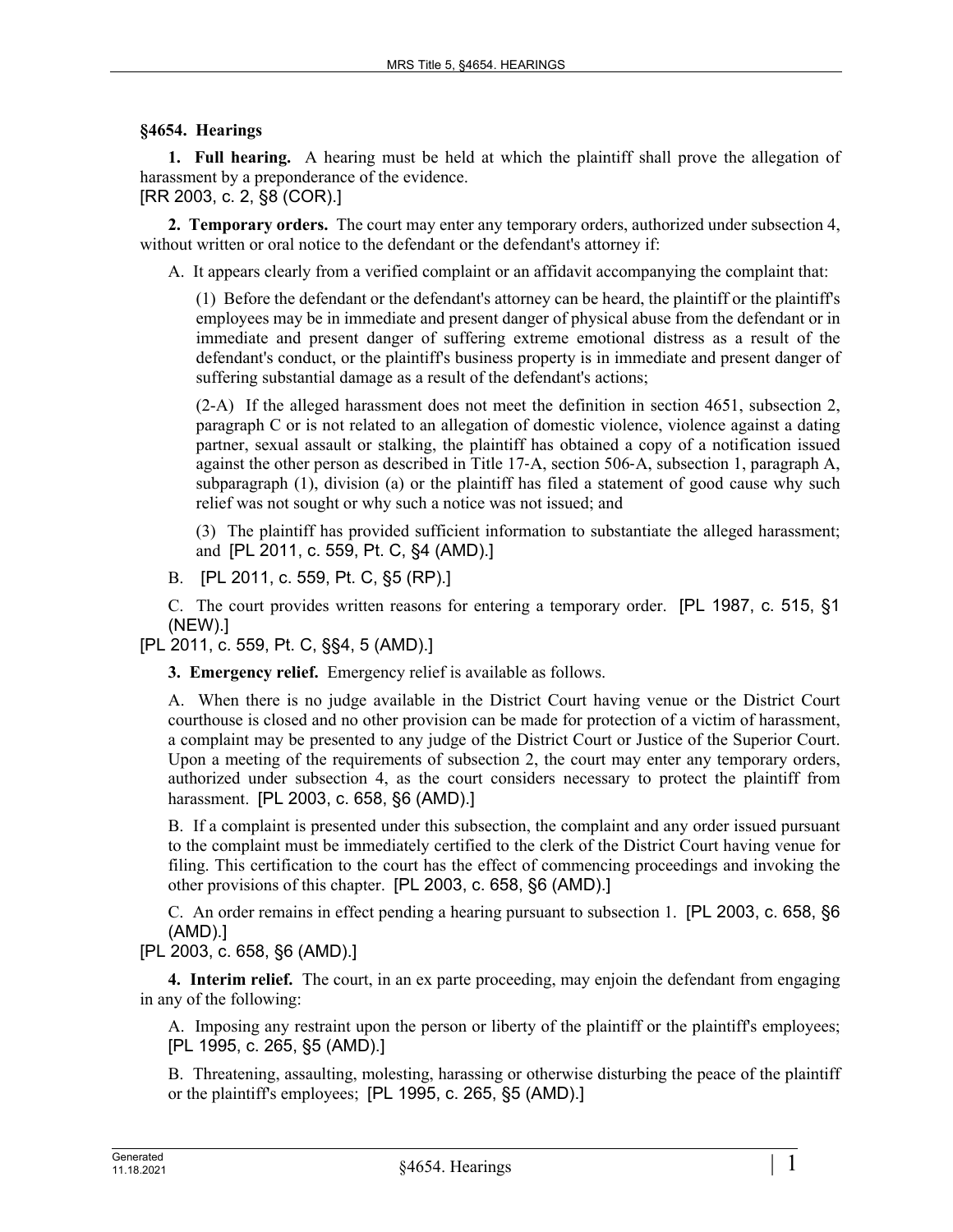C. Entering the plaintiff's residence or property, provided that the court may not use this subsection to evict a defendant from the rental premises in an action brought by a plaintiff; [PL 1995, c. 265, §6 (AMD).]

D. Taking, converting or damaging property in which the plaintiff may have a legal interest; [PL 1993, c. 680, Pt. A, §11 (AMD).]

E. [PL 1995, c. 650, §5 (RP).]

F. Repeatedly and without reasonable cause:

(1) Following the plaintiff; or

(2) Being at or in the vicinity of the plaintiff's home, school, business or place of employment; [PL 2015, c. 410, Pt. C, §2 (AMD); PL 2015, c. 443, §2 (AMD).]

G. Having any direct or indirect contact with the plaintiff; [PL 2017, c. 288, Pt. A, §5 (AMD).]

H. Engaging in the unauthorized dissemination of certain private images as prohibited pursuant to Title 17‑A, section 511‑A; or [PL 2017, c. 288, Pt. A, §6 (RPR).]

I. Destroying, transferring or tampering with the plaintiff's passport or other immigration document in the defendant's possession. [PL 2017, c. 288, Pt. A, §7 (NEW).]

If the court enjoins the defendant under this subsection, and the enjoined conduct constitutes harassment under Title 17-A, section 506-A, the court shall include in the order a warning in conformity with Title 17-A, section 506-A.

[PL 2017, c. 288, Pt. A, §§5-7 (AMD).]

**5. Service of order.** If the court issues a temporary order or orders emergency or interim relief, the court shall order a law enforcement agency or, if the defendant is present in the courthouse, a court security officer qualified pursuant to Title 4, section 17, subsection 15 or, if the defendant is in the custody of the Department of Corrections, the Department of Corrections to serve the defendant personally with the order, the complaint and the summons. The court shall cause the order to be delivered to the law enforcement agency, the court security officer or the correctional facility in which the defendant is incarcerated as soon as practicable following the issuance of the order, and the law enforcement agency, court security officer or chief administrative officer of the correctional facility or the chief administrative officer's designee shall make a good faith effort to serve process expeditiously. [PL 2009, c. 94, §1 (AMD).]

**6. Dissolution or modification.** Notwithstanding any statutory provision to the contrary, on 2 days' notice to the plaintiff or on such shorter notice as the court may order, a person who is subject to any order may appear and move the dissolution or modification of the order and in that event the court shall proceed to hear and determine the motion. The hearing on the motion may be advanced on the docket and receive priority over other cases when the court determines that the interests of justice so require. At that hearing, the plaintiff has the burden of justifying any finding in the ex parte order that the defendant has challenged by affidavit. Nothing in this section may be construed to abolish or limit any means, otherwise available by law, for obtaining dissolution, modification or discharge of an order. [PL 2011, c. 559, Pt. C, §6 (AMD).]

**7. Extension.** If a hearing under subsection 1 is continued, the court may make or extend such temporary orders as it deems necessary.

[PL 1987, c. 515, §1 (NEW).]

**8. Service of order; use of electronic copies.** Notwithstanding any other provision of law, service of an order may be made pursuant to this section through the use of electronically transmitted printed copies of orders that have been transmitted directly from the court to the law enforcement agency or correctional facility making service. Return of proof of service may be made by electronic transmission of the proof of service directly to the court from the law enforcement officer making service or the chief